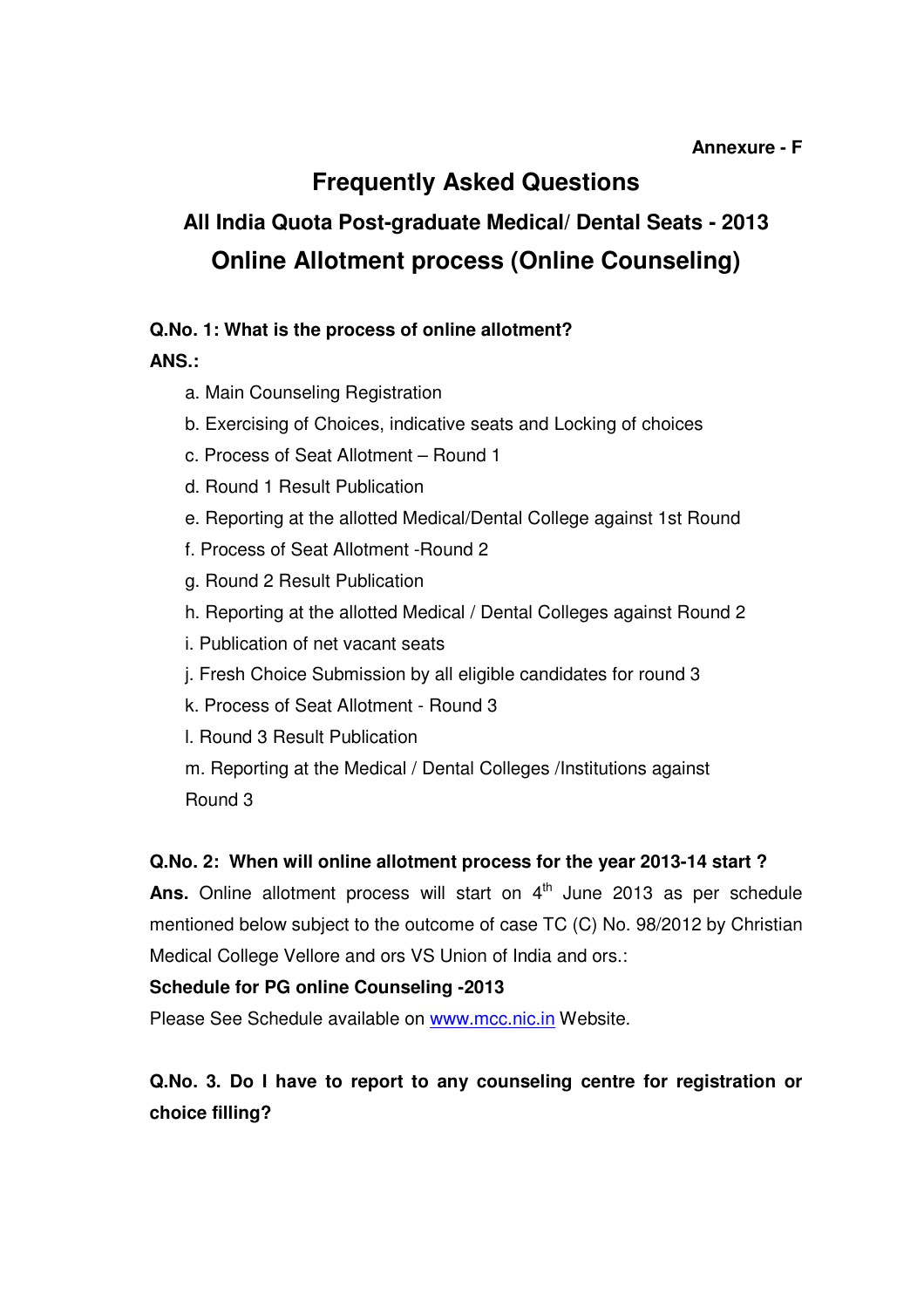**Ans:** No. Online registration and choice filling can be done from place of convenience (including from home) using internet.

#### **Q.No. 4: Do I require any documents to get registered on-line ?**

**Ans:** You will be required to fill up some of the information that you have given on your application form, and submitted to NBE or AIIMS, New Delhi along with admit cards NEET - 2013.

#### **IMPORTANT**

**Please keep information that you have furnished on application form and admit card confidential, and not share with anybody as to register for online allotment process and submit choice you need that information. If somebody else uses that information, he/she can misuse your online registration and prevent you from taking part in online allotment process. Keep print out of application form ready for reference with you.** 

#### **Q.No. 5: What information do I require for online registration?**

**Ans:** Please note that you will be asked to fill some of the information (we are not showing it here for security reasons) that you have given on your application form, admit card of examination during online registration and provided by the examination conducting agency therefore keep copy of your application form and admit cards ready for reference.

#### **IMPORTANT**

**Please note that on registration window of online allotment process, you have to fill in exactly same spelling, numbers etc as you have filled in your application form.** 

#### **Q.No. 6: How do I get password for logging in?**

**Ans:** During the process of online registration you will generate your own password. Candidates are advised to **keep the password that they have created, confidential to them till the end of the counseling process.** They can change the password after creating. Password is very important for participating in online allotment process. **Sharing of password can result in its**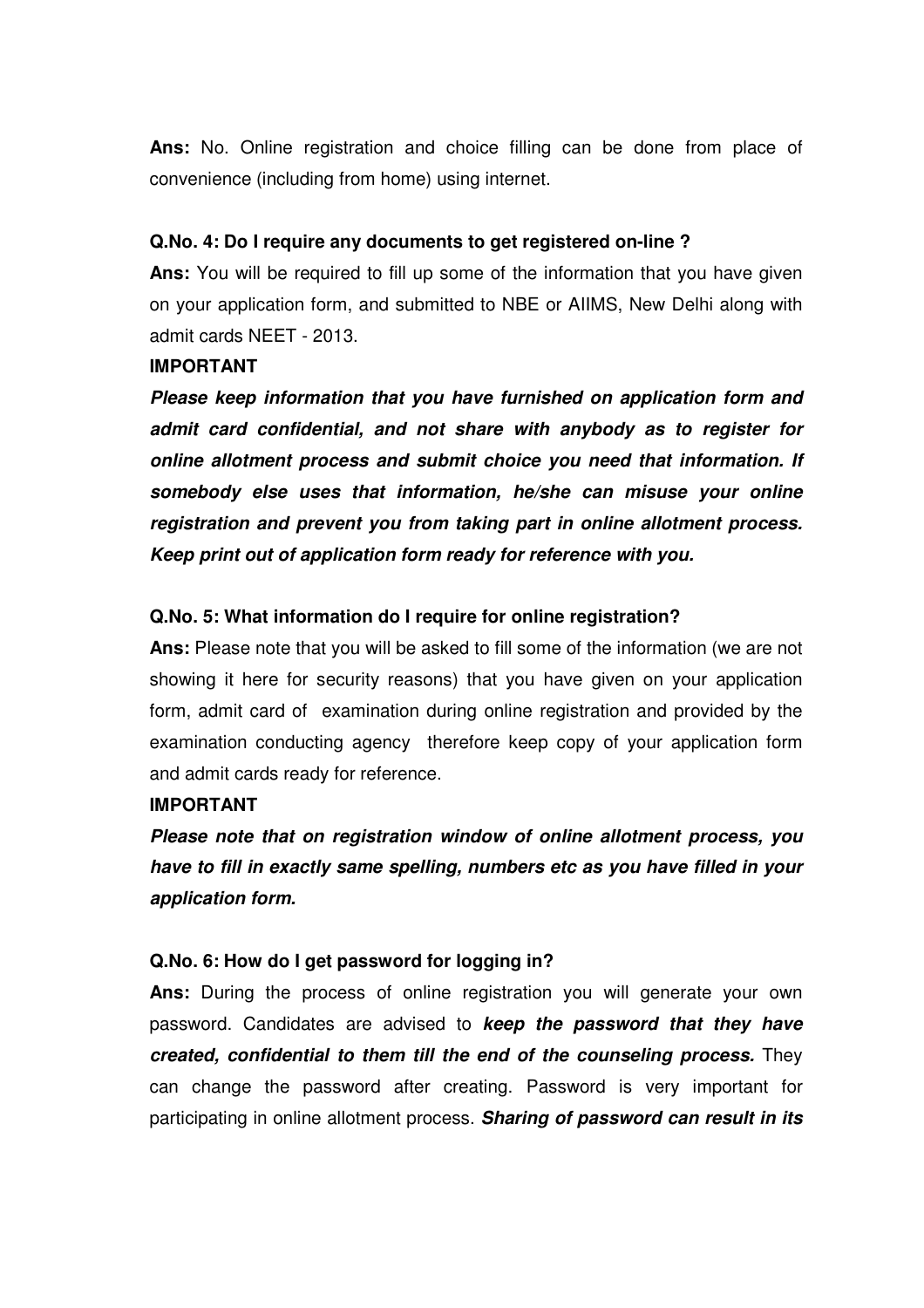# **misuse by somebody else, leading to even exclusion of genuine candidate from online allotment process.**

#### **Q.No. 7: How much time will I be given to join the allotted course?**

Ans: Candidates allotted seats will be required to join the allotted college/course within stipulated time from the date of allotment as mentioned in the schedule. However, candidates are advised to join as early as possible and not to wait for last day of joining, due to different schedule of holiday / working hours in various Medical / Dental Colleges, also keeping in view that Medical / Dental colleges will have to furnish information about joining / non-joining online to Medical Counseling Committee.

#### **Q.No 8: What documents are required at the time of counseling?**

**Ans:** Since it is online allotment (Online Counseling) process, no documents will be required for participating in online allotment process.

# **Q.No. 9: What documents are required at the time of joining in allotted Medical / Dental College?**

**Ans**: Original document for admission to Post-graduate medical courses for admission to 50% of total seats on all-India basis required at the time of joining in allotted Medical / Dental College are as mentioned below.

- (i) Admit Card issued by NBE or AIIMS.
- (ii) Result/ Rank letter issued by NBE or AIIMS.
- (iii) Mark Sheets of MBBS / BDS 1st, 2nd and 3rd Professional Examinations.
- (iv) MBBS/BDS Degree Certificate.
- **(v)** Internship Completion Certificate/Certificate from the Head of Institution or College that the candidate will be completing the Internship by **31st March, 2013.**
- (vi) Permanent/Provisional Registration Certificate issued by MCI or DCI/State Medical or Dental Council.
- (vii) High School/Higher Secondary Certificate/Birth Certificate in proof of date or birth.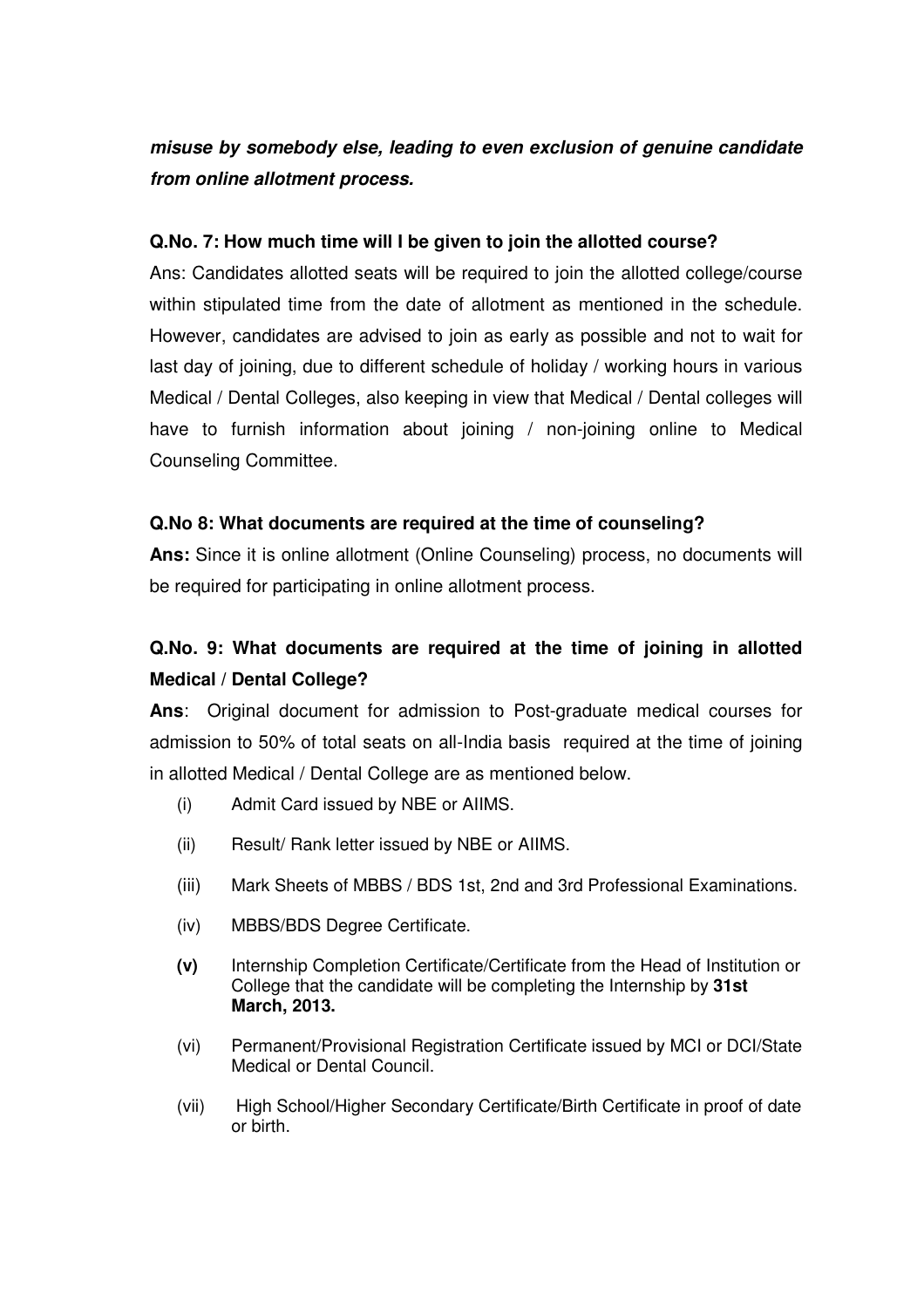- (viii) The Candidate should also bring the following certificate, if applicable :
	- (a) SC/ST Certificate issued by the **competent authority** (in the format as specified in the prospectus) and should be in English or Hindi language. Sub caste should be clearly mentioned in the certificate.
	- (b) OBC certificate issued by the **competent authority**. The sub-caste should tally with the Central List of OBC. The OBC candidates **should not belong to Creamy Layer**. The OBC certificate must be in the format as mentioned in the prospectus.
	- (c) Orthopedic Physical Disability Certificate issued from a duly constituted and authorized Medical Boards. **No other PH certificate, issued by any other Authorities / Hospital will be entertained.**

**Candidates without original certificates/documents shall not be allowed to take admission in allotted Medical/ Dental College.**

**Candidates who have deposited their original documents with any other Institutes/ Colleges/Universities and come for admission with a certificate stating that "their original certificates are deposited with the Institute/College/University" will not be allowed to take admission in allotted Medical/Dental College.** 

# **Q.No. 10: What are the instructions regarding OBC, SC, ST and PH certificates?**

**Ans:** Please read **Information Bulletin** for admission to post-graduate medical courses for admission to 50% of total PG seats on all-India basis carefully. The certificate requirements are mentioned in prospectus along with format. **The certificate as mentioned in the prospectus only will be acceptable.** 

Candidates are requested to read prospectus and instructions regarding Caste and Physical Handicap (PH) Certificate carefully. In case the candidate fail to produce proper Caste (and PH, if applicable) certificate at allotted Medical/Dental College then he/she will not be permitted to join the allotted Medical / Dental College and his/her category will be changed, if otherwise eligible.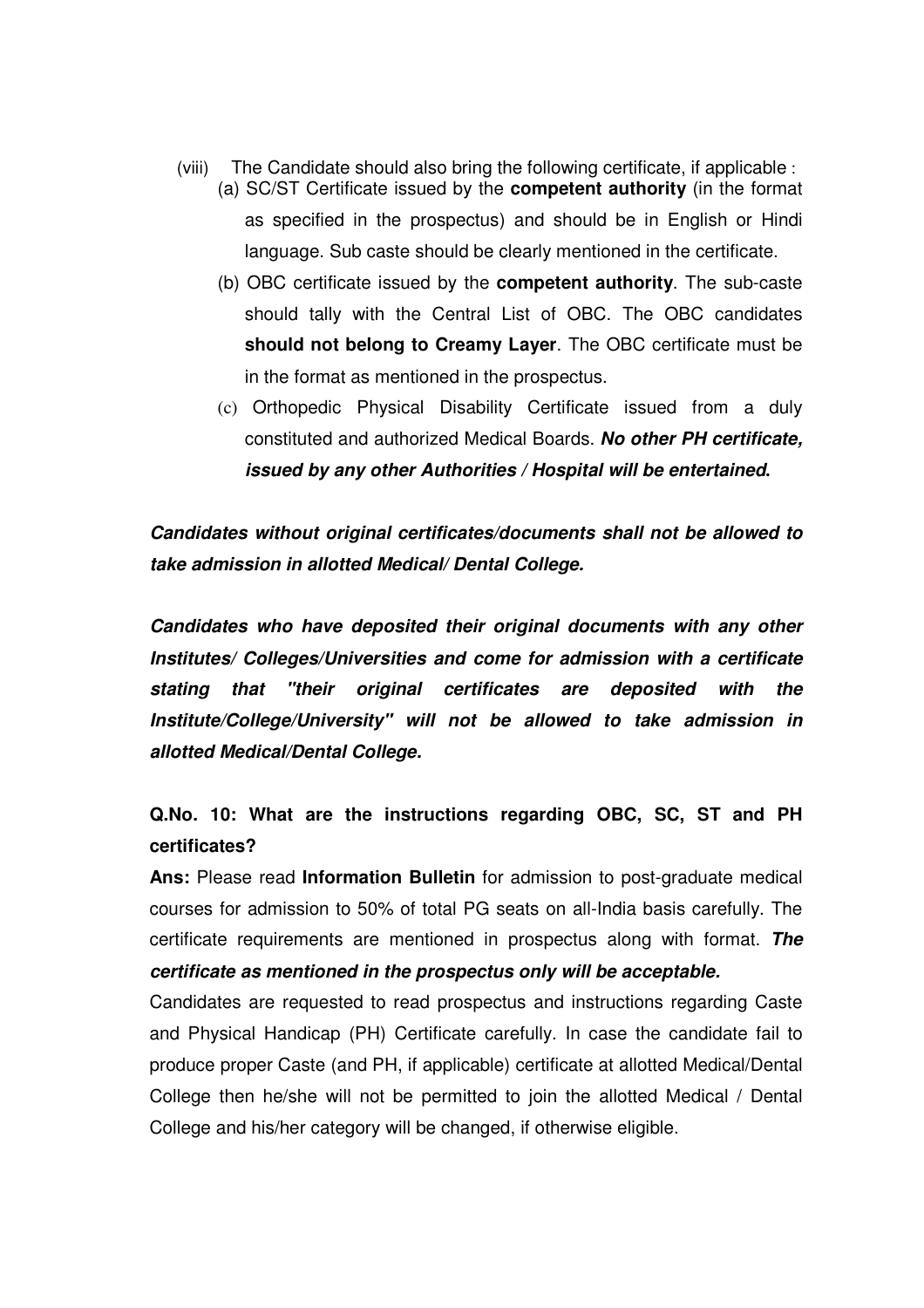The qualified loco-motor disabled candidates should get themselves certified at one of the under mentioned Disability Assessment Boards, constituted at the four metrocities:

- (i) Vardhman Mahavir Medical College & Safdarjang Hospital, Ansari Nagar,(Ring Road), New Delhi-110029.
- (ii) All India Institute of Physical Medicine and Rehabilitation, Hazi Ali, Park, K. Khadya Marg, Mahalaxmi, Mumbai-400 034.
- (iii) Institute of Post Graduate Medical Education & Research, 244, Archarya J.C. Bose Marg, Kolkata-20.
- (iv) Madras Medical College, Park Town, Chennai-600003.

The **Locomotor Disabled (LD)** candidates are required to bring their treatment papers related to their disability, including the investigation reports, at the time of reporting to the above mentioned designated institute for such disability certificate.

# **The Locomotor Disabled (LD) Candidates are required to mention their PH sub-category in the following manner while registering for the On-line counseling.**

- **PH 1:** Candidates with locomotor disability of lower limbs from 50% to 70% {Certified by one of the Disability Assessment Boards constituted at 4 metro cities}.
- **PH 2:** Candidates with locomotor disability of lower limbs between 40% to less than 50% {Certified by one of the Disability Assessment Boards constituted at 4 metro cities}.

Reference: MEDICAL COUNCIL OF INDIA, "Postgraduate Medical Education Regulations, 2000", (MEDICAL COUNCIL OF INDIA AMENDMENT NOTIFICATION dated the 21st December, 2010), MEDICAL COUNCIL OF INDIA, Pocket – 14, Sector 8, Dwarka, NEW DELHI – 110 077,

**Q.No. 11: Is there any restriction for filling up number of choices of Institutions (Colleges) or subjects in choice filling form?**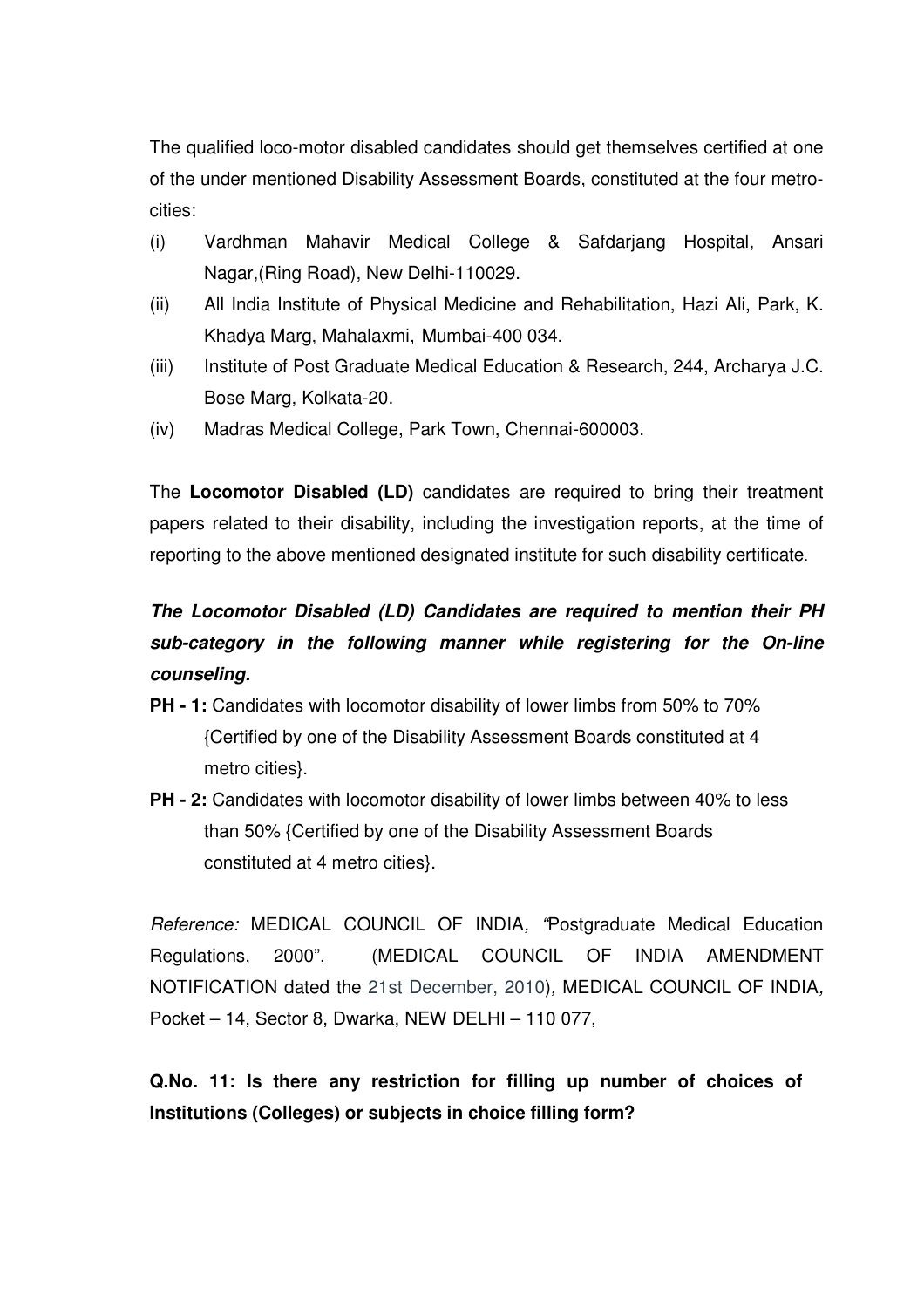**Ans:** No, you can give as many choices as you wish. However choices should be in order of preference.

**Q.No.12: Can I have some idea about the seat I am likely to get at my rank? Ans:** You can have some idea by

- a. Please log on to www.mcc.nic.in / www.mohfw.nic.in website from home page go to medical counseling – open post-Graduate counseling (for previous years) – open composite allotment list. From the information that you will see, you get some idea of pattern in previous year(s). This will only be indicative (without any guarantee for the current year).
- **b. Processing of Mock Counseling Result and publishing of Indicative Seat Allotment**

 During Mock Counseling, choices submitted by the candidates will be processed **twice** during the counseling period (Registration) and indicative seat that is likely available at that point of time would be displayed. This indication helps the candidate to refine the selection of choices in a more effective and efficient manner. Indicative allotment of seat (Mock allotment), will be shown **twice** on notified dates (will be notified on this website). The result will be made available on the next day. In case no indicative seat is shown allotted to you, this indicates that none of the choices submitted by you were available at your rank. Hence you modify your list of choices as per your rank.

**Q.No. 13. Is it necessary to fill up the choices and lock the choices to get seat allotted? Or I will be allotted seat automatically from available seats?** 

**Ans:** After online registration (registration is compulsory to take part in online allotment process), you have to fill in choice of subjects and Institutions/colleges in order of preference. Once choice is filled in, it can be modified before locking it. During the choice locking period it is necessary to lock the choices to get a print of your submitted choices. If candidate does not lock the choice submitted by him/her, submitted choices by him/her will be automatically locked at 5.00PM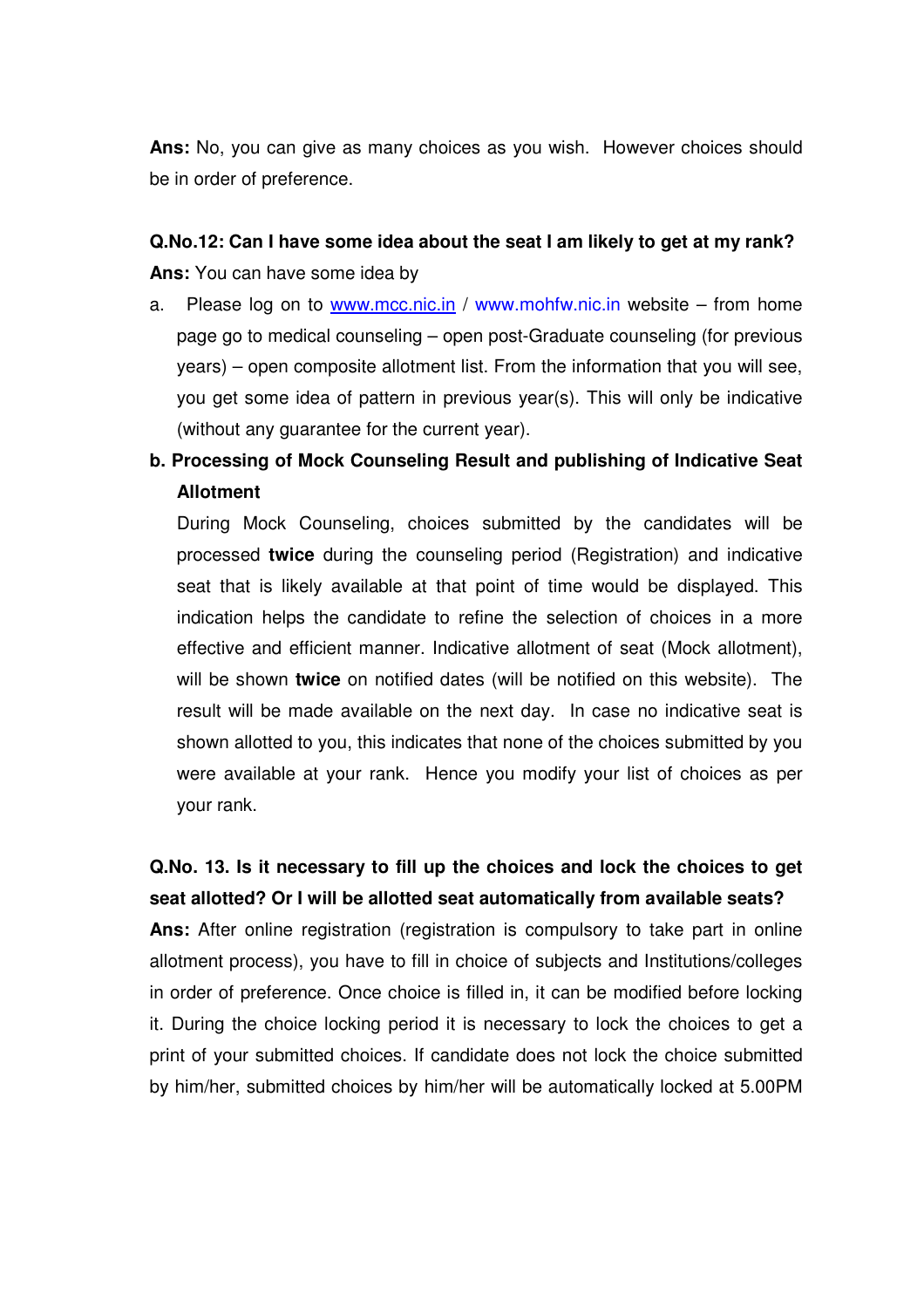of last date of choice locking, however you will be allowed to take a print of your choices after that but you will not be permitted to modify your choices.

**If you don't register and fill in any choice, you will not be allotted any seat.** 

#### **Important:**

**Don't wait till the last minute to lock your choices and to take a printout. Please go through your submitted choices before locking as once you lock the choices those cannot be modified or changed even if you have made a mistake. Mistake in filling choices may result in allotment of a seat which you never wanted.**

# **Q.No. 14: Is it necessary to join allotted Medical/Dental College to get chance to participate in next round (2nd/3rd round)?**

**Ans**: Yes, in case a seat is allotted, candidate is required to join allotted institution/college and complete the admission formalities then only that candidate can exercise option to participate in next round(s).

# **Q.No. 15 : Some new post-graduate seats are created (increase in PG seats) but intimated to the MCC after start of online counseling, will they be included and when?**

**Ans:** Newly created seats that could not be included in first round (and second round) due to non-reporting / late reporting/ reporting after start of first round of online allotment process will be included only in third round on receiving information from participating Medical / Dental Colleges before the start of third round (publication of the seat matrix for third round).

#### **Q.No. 16: What is second round of online allotment process?**

**Ans:** Second round of online allotment process is up-gradation of choice.

**2nd round of seat allotment**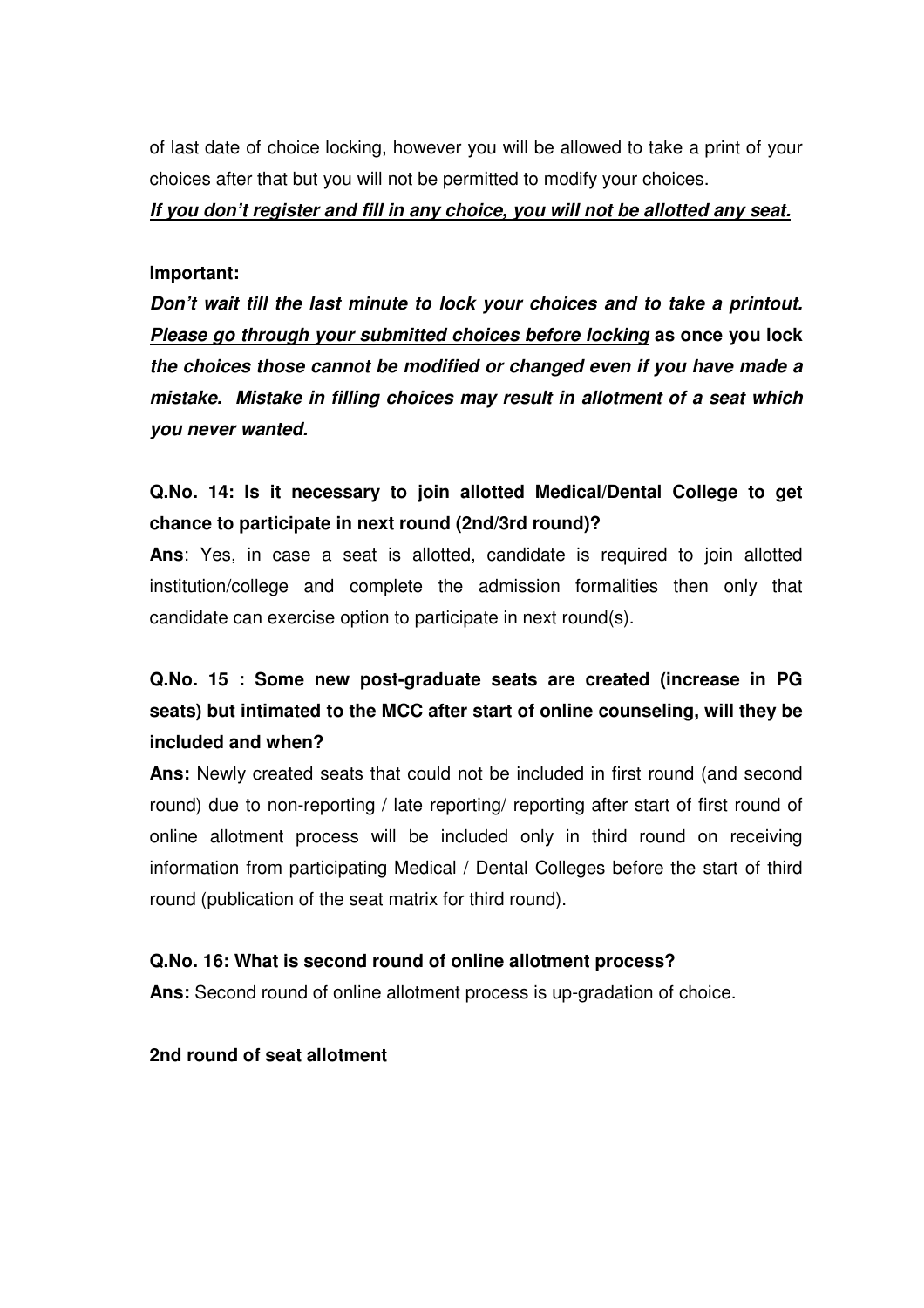There is no fresh registration of candidates and choice submission in 2nd round of counseling. Choices of main counseling (submitted before first round allotment) will be considered in this round of allotment.

#### **Who are eligible for 2nd Round of allotment?**

Candidates eligible for seat allotment in 2nd round would be from one of the following groups:

**Group–I**: Registered candidates who did not get any seat allotment in the 1st round.

**Group-II**: Registered candidates, whose 1st round of allotted Seat Cancelled during the document verification on reporting for admission, **who have secured seat under reserved quota,** due to change of Category from reserved to Unreserved or PH status from Yes to No, but are still eligible in the next round of seat allotment, with changed Category.

**Group–III**: Candidates who have reported at allotted institute after 1st round of allotment and submitted willingness for second round up-gradation as Yes.

#### **Who are not eligible for 2nd Round of allotment?**

- **Not reported** at Allotted Institute after seat allotment in 1st round
- **Reported & Withdrawn** from counseling at Allotted Institute.
- Became **non-eligible** due to change of category.
- Candidates who have not opted for up-gradation.

#### **Q.No. 17: What is third round of online allotment process?**

Ans: Third round of online allotment will be conducted for the candidates who have submitted their option for participation in third round and for those who were registered and submitted choices before first round but not allotted seats as per procedure given below:

#### **3rd round of Counseling:**

Fresh set of seats gets added to the system, if any, which is due to latest approvals of MCI. Further, the conversion of seats is being carried out during the third round of seat allotment and accordingly, the candidates are required to be shown all choices which are against vacant, newly added seats, virtual vacancies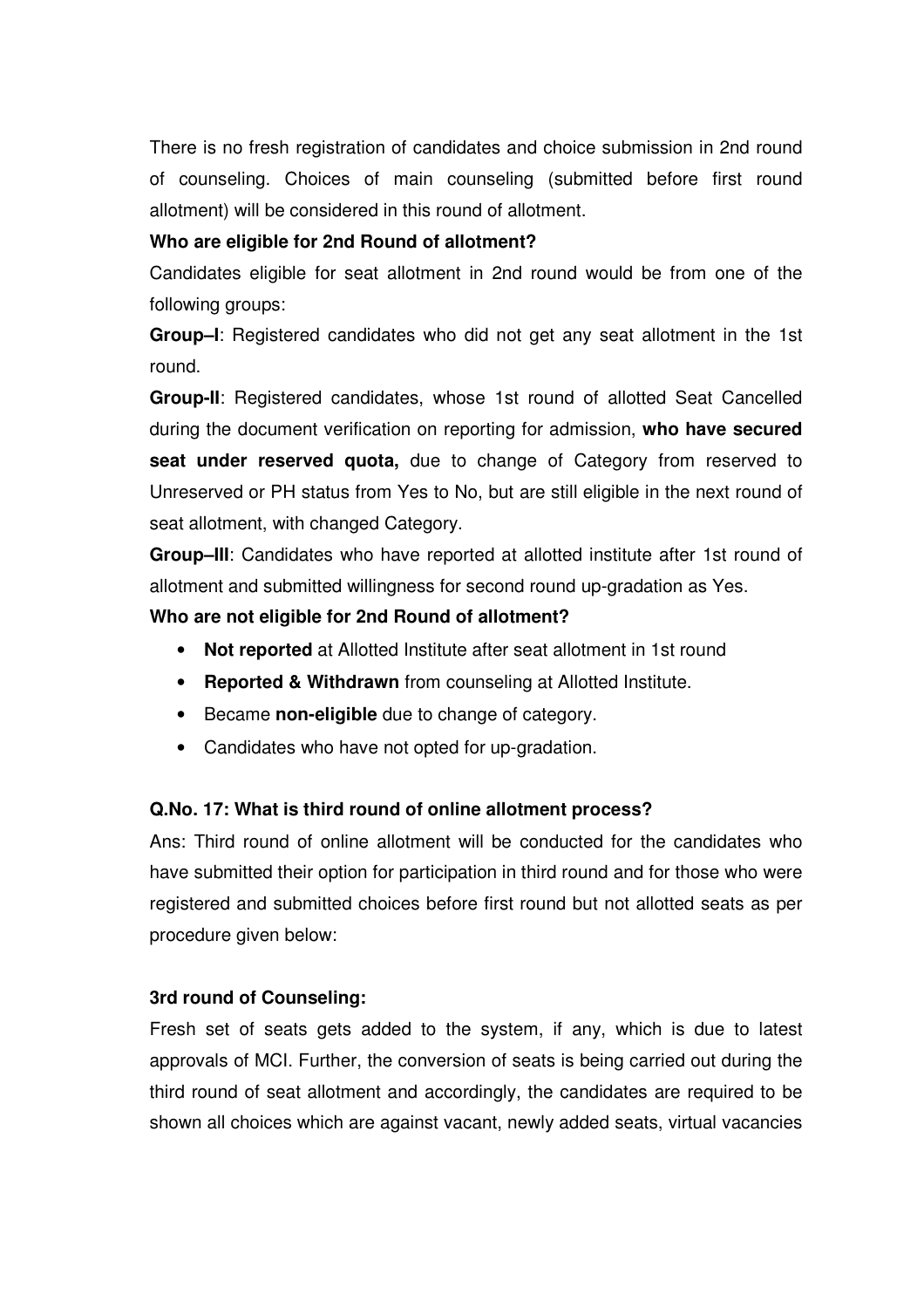which are likely to get vacated during up-gradation and also during the conversion of seats as per the following algorithm:

 $ST$  (PH) -> ST SC (PH) -> SC  $UR$  (PH)  $\rightarrow$  UR OBC (PH) -> OBC  $ST \rightarrow SC$ SC-> UR

The choices of candidates, who have submitted option for participation in the third round during the reporting period for the first / second round seat allotment, would be initialized, and are required to submit fresh choices online during the time the window is open for the same.

All eligible candidates who desire to take part in third round of online allotment will have to **submit fresh choice** during choice submission period and lock the choices during period of locking.

There will not be any indicative allotment in 3rd round of allotment, locked choices of the candidates would be processed and result will be published. Those candidates, who could not submit fresh choices for the third round counseling, would not be considered.

#### **Who are eligible for 3rd Round of allotment:**

**All candidates interested in participation in the third round counseling are required to submit fresh choices, without which they would not be considered.** 

**Group–I**: Registered candidates who did not get any seat allotment in the 1st or 2nd round of seat allotment and are required to submit fresh choices as per the vacancies shown.

**Group-II**: Registered candidates, whose 2nd round of allotted Seat Cancelled during the document verification on reporting for admission, **who have secured seat under reserved quota,** due to change of Category from reserved to Unreserved or PH status from Yes to No, but they would still be eligible in the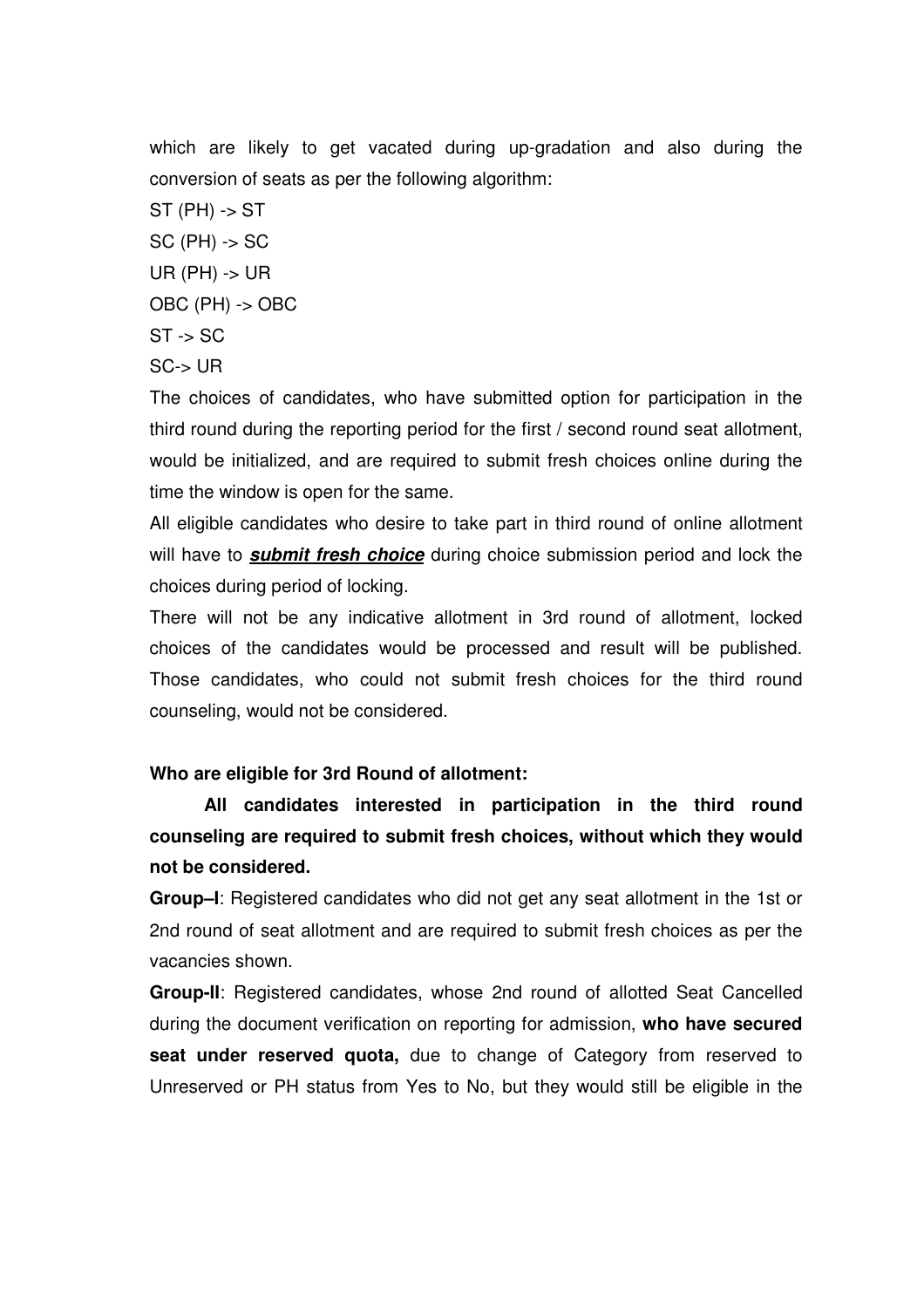next round of seat allotment, with changed criteria, provided they submit fresh choices, subject to fulfillment of eligibility conditions.

**Group–III**: Candidates who have given option for participation in 3rd round at the time of 1st and/or 2nd round reporting at allotted institutions.

#### **Who are not eligible for 3rd Round of allotment?**

- **Not reported** at Allotted Institute after seat allotment in either 1st or 2nd rounds
- **Reported & Withdrawn/resigned** from seat at the Allotted Institute.
- Became **non-eligible** due to change of category during document verification
- Candidate who has not given option for third round at the time of taking admission.
- Candidate who does not give fresh choices in 3rd round.
- Who did not register for online allotment of seat before first round of counseling.

# **Q.No. 18: Do I have to fill in choice of subject and College to participate in second round of online allotment process?**

**Ans:** No. For second round, candidates are not required to submit fresh choice. During the second round of online allotment process, the choice of higher preference will be upgraded for those candidates who give option to upgrade their choice at the time of admission at allotted Medical/Dental College.

# **Q.No. 19: Do I have to fill in fresh choice of subjects and Colleges to participate in third round of online allotment process?**

**Ans:** Yes. All candidates who desire to take part in third round will have to submit fresh choices before third round. Please see details in answer to question number (Q.No.) 17 above.

**Q.No. 20: If there is not sufficient number of qualified PH candidates, what will happen to those un-allotted PG seats, reserved for PH candidates?**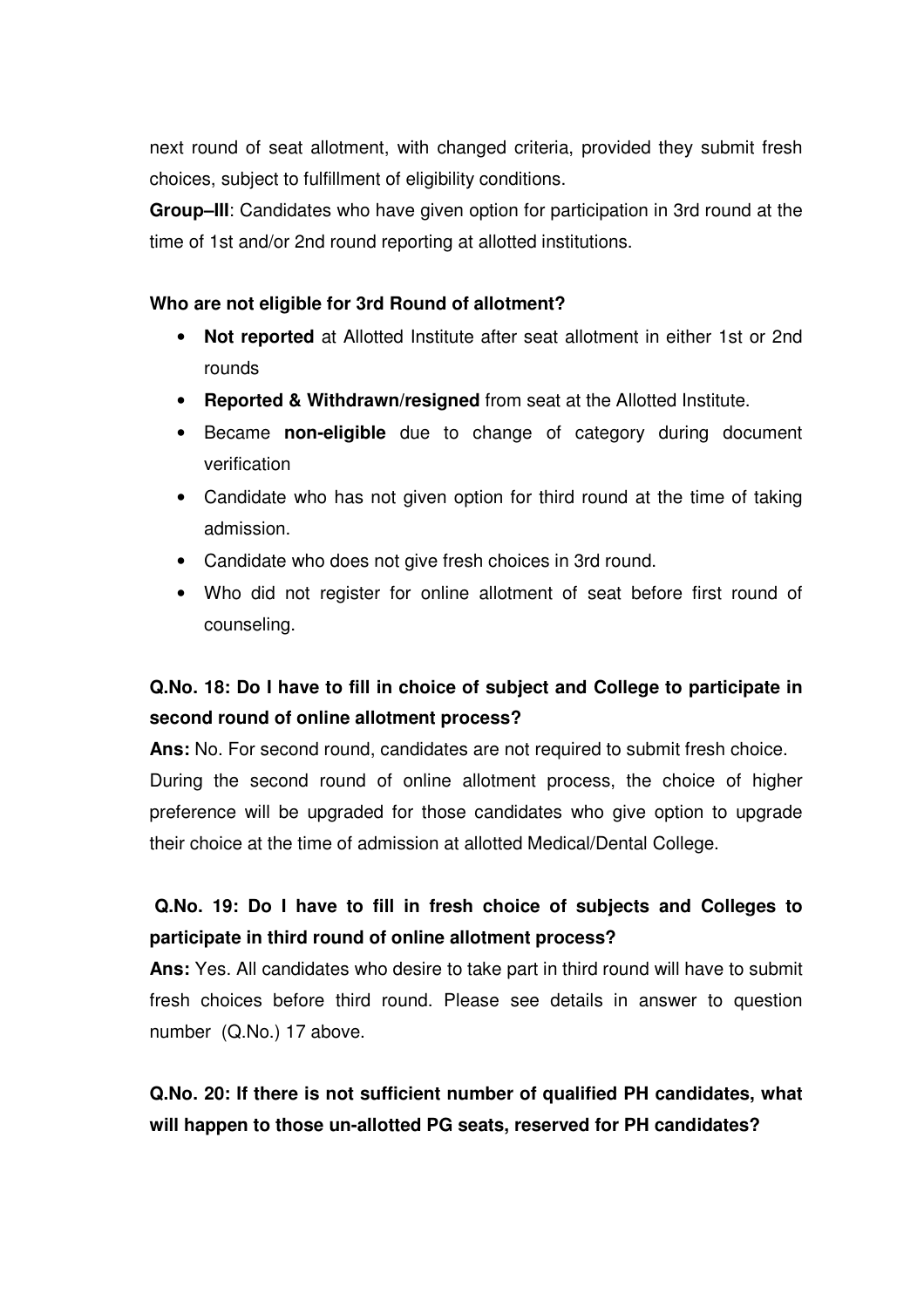**Ans**: The un-allotted PG seats earmarked for UR-PH, SC-PH, ST-PH and OBC-PH will be reverted to respective categories like SC-PH to SC and so on, during the third round of allotment process after processing choices to PH category candidates in third round.

**Q.No. 21: If I give consent for up-gradation of my choice during second round and if my choice is upgraded, is it necessary to join at college allotted during second round? Or in case I change my decision of upgrading choice, can I continue to study in college allotted through first round of allotment?** 

**Ans**: In case candidate is allotted seat during the second round of allotment process (choice is up-graded), the seat allotted during the first round will be automatically cancelled immediately (and allotted to somebody else) and candidate will have to join the college/seat allotted during second round. If candidate does not join the college/seat allotted during the second round, with in stipulated time, as per schedule, from the date of allotment candidate will forfeit his/her allotted seat and will not be considered for subsequent rounds of seat allotment. **Seat can also be up-graded in the same college by change of category (i.e. ST/SC/OBC to UR) in such a case the candidate has to take fresh admission on the up-graded seat**.

**Q.No. 22: While joining college allotted through first round if I don't want up-gradation of choice, but want to keep option to fill choice before third round for newly added/vacant PG seat, is it possible?** 

**Ans:** Yes. For this candidate is required to exercise the option at the time of joining the institution/college.

**Q.No 23: If I give option to participate in third round at the time of joining college from first / second round allotment, but later change my decision and want to continue study at already allotted Medical /Dental College, what is the procedure to avoid change (cancellation) of already allotted college/seat?**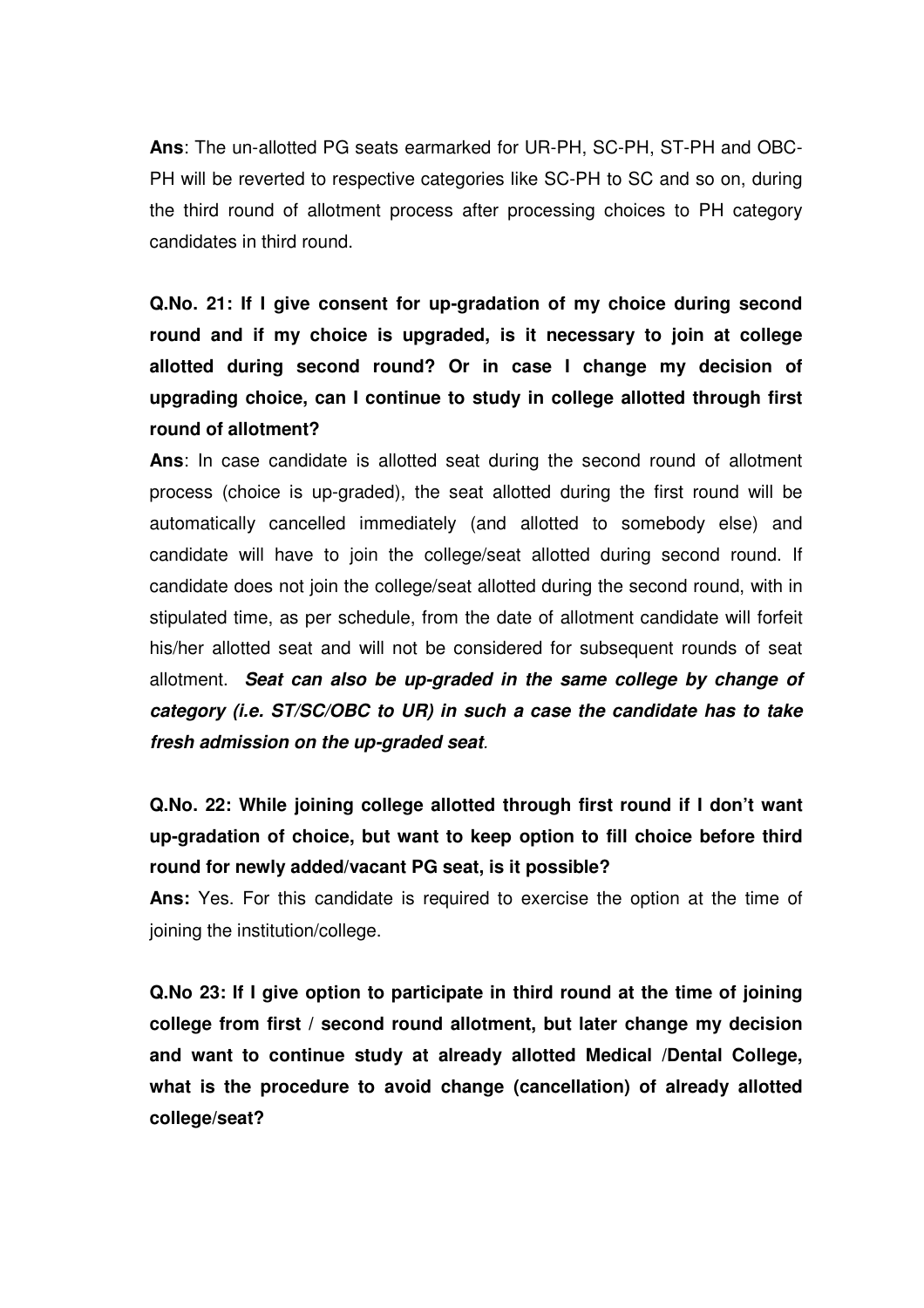**Ans:** If a candidate does not submit choice during the choice submission period before the third round of counseling, such a candidate will retain the already allotted seat.

### **Q.No. 24: If I forget my password that I have created during the process of registration, how to retrieve it.**

Ans: To retrieve the forgotten password, system facilitates the following process:

The candidate is required to enter the information that he/she filled at the time of registration and then security question & answer thereon to be entered as given during New Candidate registration process. The above data submitted by candidate will be validated with the registered candidates' database. If the above entries match, then only the candidate would be permitted to enter new password to proceed further.

#### **IMPORTANT**

**Candidates are advised to remember the password and also retain their application form and admit cards printout ready till completion of admission process. It is not possible for MCC/NIC to retrieve such password.** 

**Q.No. 25: In case I have Birth Certificate / Caste Certificate/ other certificate(s) in regional language, will it be acceptable at the time of reporting?** 

**Ans:** Certificates issued by the competent authority should be in English or Hindi language. Please remember that some of the states insist for certificate in English language only. Candidates are advised to carry Certified Copy of English version of the original certificate, in case certificate issued is in other than English language along with original certificate.

**Q.No. 26: If there is discrepancy in spelling of name in documents and application form, what do I do?**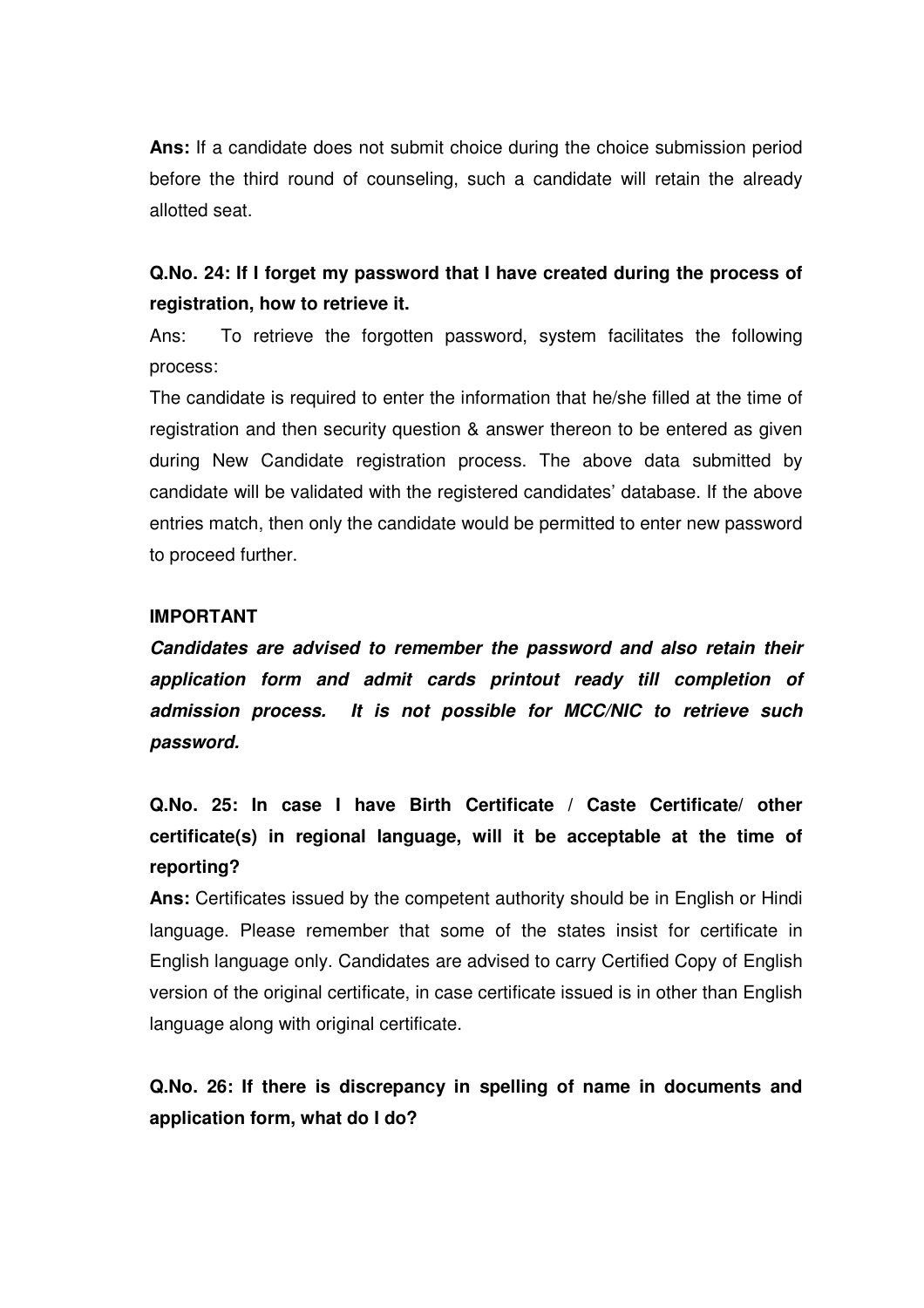**Ans:** If there is discrepancy in spelling of name in documents candidate must carry proof that the documents belongs to same person, in the form of an affidavit.

# **Q.No. 27: Can I get prospectus of NEET 2013 for admission to postgraduate medical / Dental courses for admission to 50% of total seats on all-India basis?**

**Ans**: Copy of prospectus is available on NBE website http://www.nbe.gov.in/neetpg for Medical seats and AIIMS website http://aiimsexams.org for dental seats.

# **Q.No. 28: What about condition of Stipend / fee structure / course duration / bond amount / rendering of service in rural / tribal area/ other conditionalities.**

**Ans:** Stipend /fee structure/ course duration / bond amount / rendering of service in rural / tribal area/ other conditions etc. may vary from State to State and Institute to Institute. Some seats may be approved/ permitted but not yet recognised by MCI. The allotment made through online allotment process will be firm and final as per Hon'ble Supreme Court's guidelines. Therefore, the candidates should well examine these points before opting for a seat at a medical college. The Medical Counseling Committee (MCC) shall neither be responsible nor shall entertain any case on above grounds, if any. The information received from various participating Medical / Dental Colleges has been made available on Ministry of Health & Family Welfare website (under the Medical Counseling -Post-graduate Counseling 2013 - Information about college, fee, bond information etc.). Candidates are advised to visit the website of college/ institution to check the information. In case they require any additional information, they can contact the college / institution on telephone.

#### **Q.No.29: How to use registration and Choice filling form on website?**

**Ans**: Candidates will have to log on to website www.mcc.nic.in to **get registered (Registration facility will open on 4th June 2013)** and then fill in choices. It is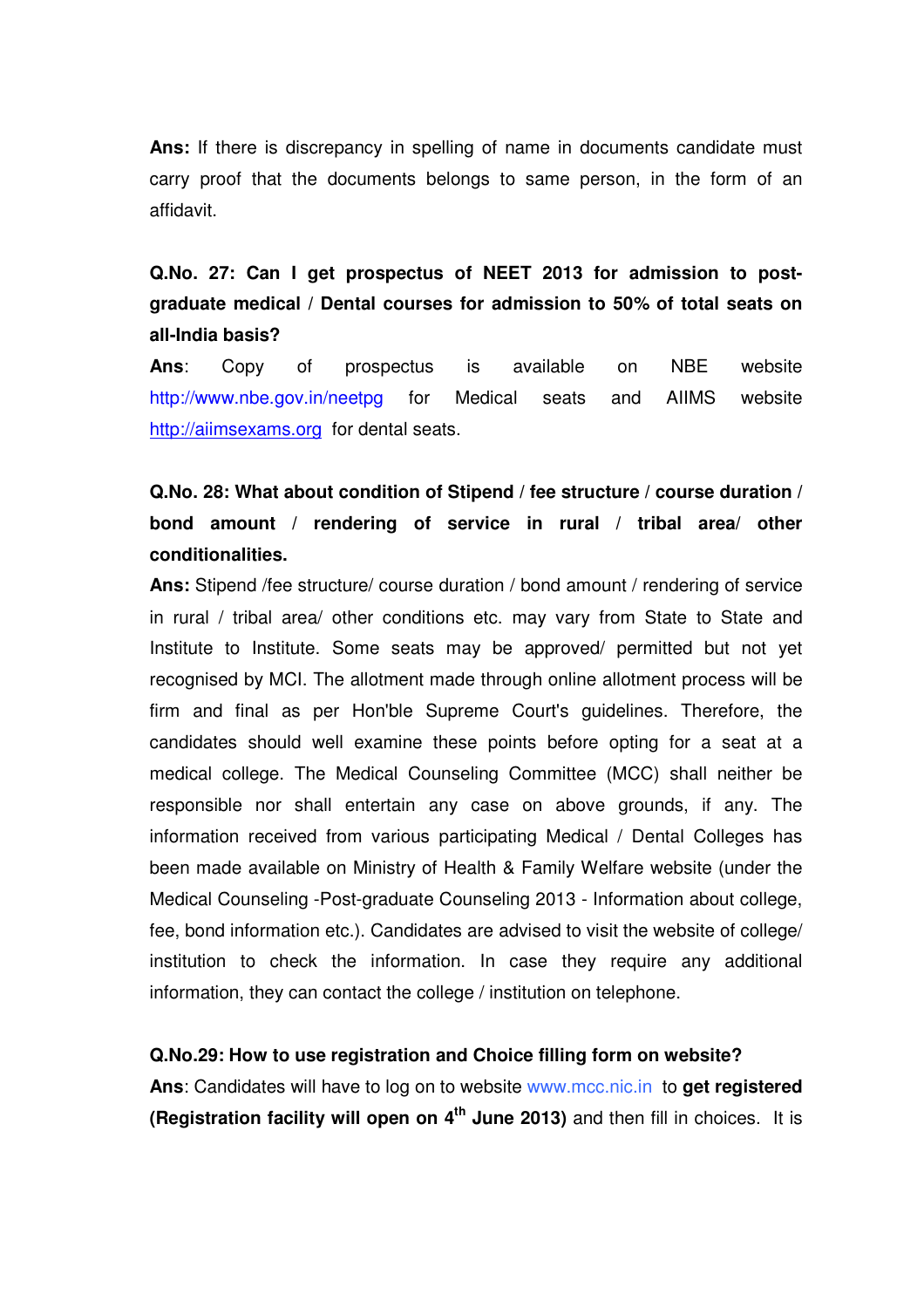advised that after going through the seat matrix, a tentative list may be prepared first as per your preference of subjects and colleges, before attempting to fill choices on-line.

#### **Q.No. 30: What is indicative seat allotment (mock counseling result)?**

**Ans:** Indicative seat allotment is the seat available for allotment to candidate at the time of processing of data by computer from choices submitted by the particular candidate. The indicative seat is to facilitate candidates to change, add or delete choices. The indicative seat allotted shown on these dates does not guarantee that the same seat will be allotted finally (during first round in present case).

#### **Q.No. 31: Difficulty in login, what may be the problem(s)?**

**Ans:** Please read User manual for the candidates. Follow the instructions about use of browser (**Internet Explorer-6 or above**), use of same spellings, same format of date (Use digits for day, month and year with – in between) as in application form submitted to NBE or AIIMS New Delhi. The internet connection should be uninterrupted. If internet connection interruption takes place, the IP address which is being monitored will change and session expired message will be displayed. Please try to login from other computer from which other candidate(s) has logged in successfully, if possible.

# **Q.No. 32: I have difficulty in Creating Password, what may be the problem(s)?**

**Ans:** Creation of password should be as per password policy. Please follow the password policy. Please use the internet browser as suggested in user manual, as it is difficult to login from some of the other browsers. While creating password avoid using Caps Lock key, instead of Caps Lock use shift key.

# **Q.No. 33: When I try to login for choice filling/ submission, It say wrong roll number/ password, what may be problem(s)?**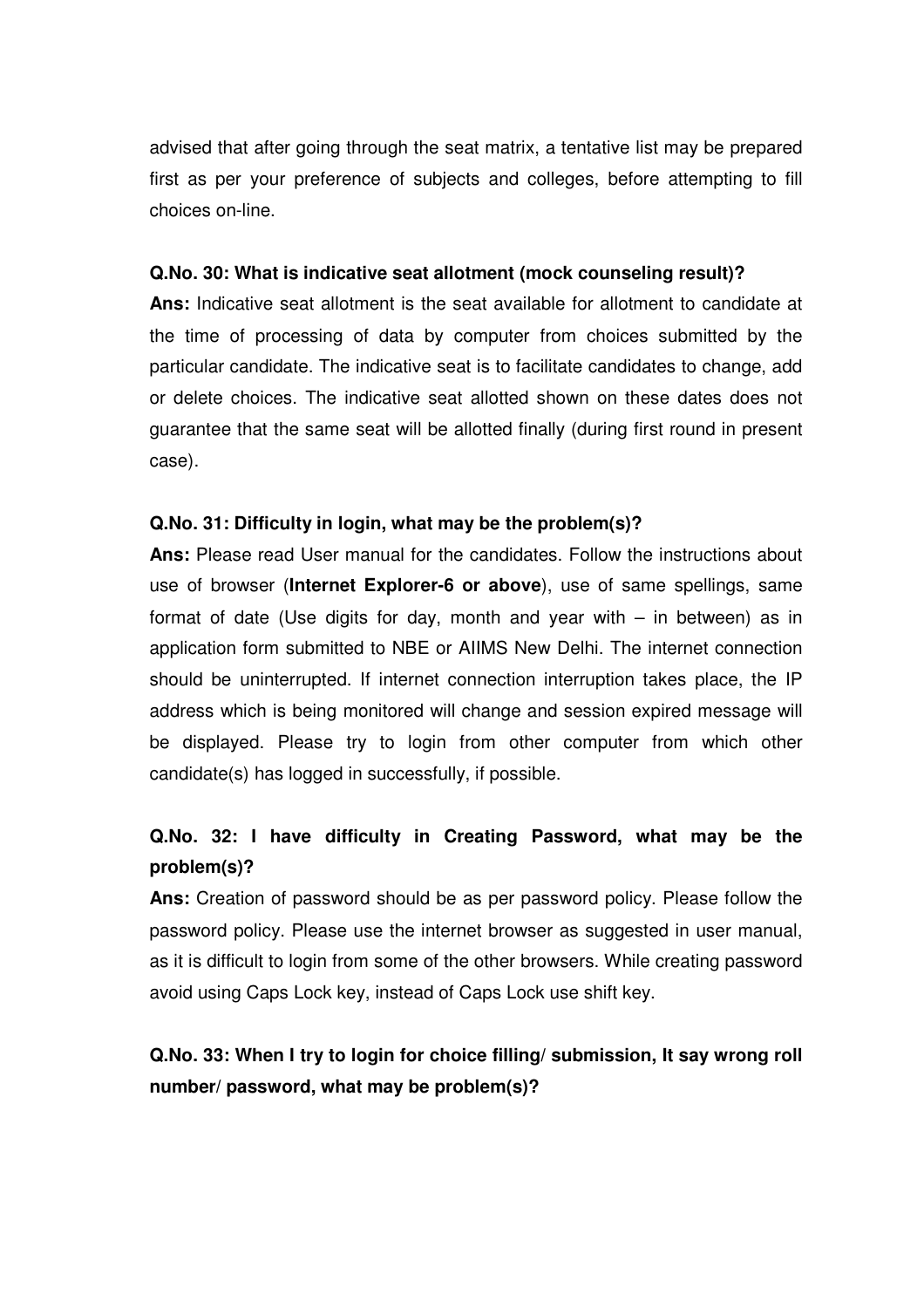**Ans**: This can happen if Roll Number/Testing ID typed is incorrect or password typed is incorrect. Password is case sensitive, therefore use password which was created by user exactly same as typed while creating. In case password is forgotten, try to generate new password by using security question and its answer.

# **Q.No.34: What are the guidelines for fresh choice filling before third round of online allotment process?**

**Ans**: Please remember that if any seat is allotted from the choice filled in by the candidate for  $3<sup>rd</sup>$  Round of counseling the seat allotted during 1st / 2nd round will be automatically cancelled. **Therefore, the candidates are advised to fill in choice carefully for seats which are of higher preference than the earlier allotted seat. Candidates are not required to give the already allotted seat in their choices.**

#### **Q.No. 35: Can I modify my choices between 10th and 11th June 2013 ?**

**Ans:** Yes, you can modify, add or delete your choices during this period, before you lock your choices. However**, the registration (of New Users) is permitted up to 5.00 PM of 09th June 2013 only.**

Please note that you have to lock your choice between **10th and 11th June 2013** (up to 5.00 PM).

# **Q.No. 36: I have not locked my choices before 5.00 PM on 11th June 2013 , what will happen to my choices?**

**Ans**: The choices submitted and saved by you will be locked by the system at 5.00 PM of 11<sup>th</sup> June 2013, automatically.

**Q.No. 37: How can I get print out of my choices which system has locked?**  Ans: After 5.00 PM of 11<sup>th</sup> June (or after choice locking) till beginning of choice filling for the third round of counseling print out can be taken from MCC website after login by the Candidate, link is available on the left hand side of the page as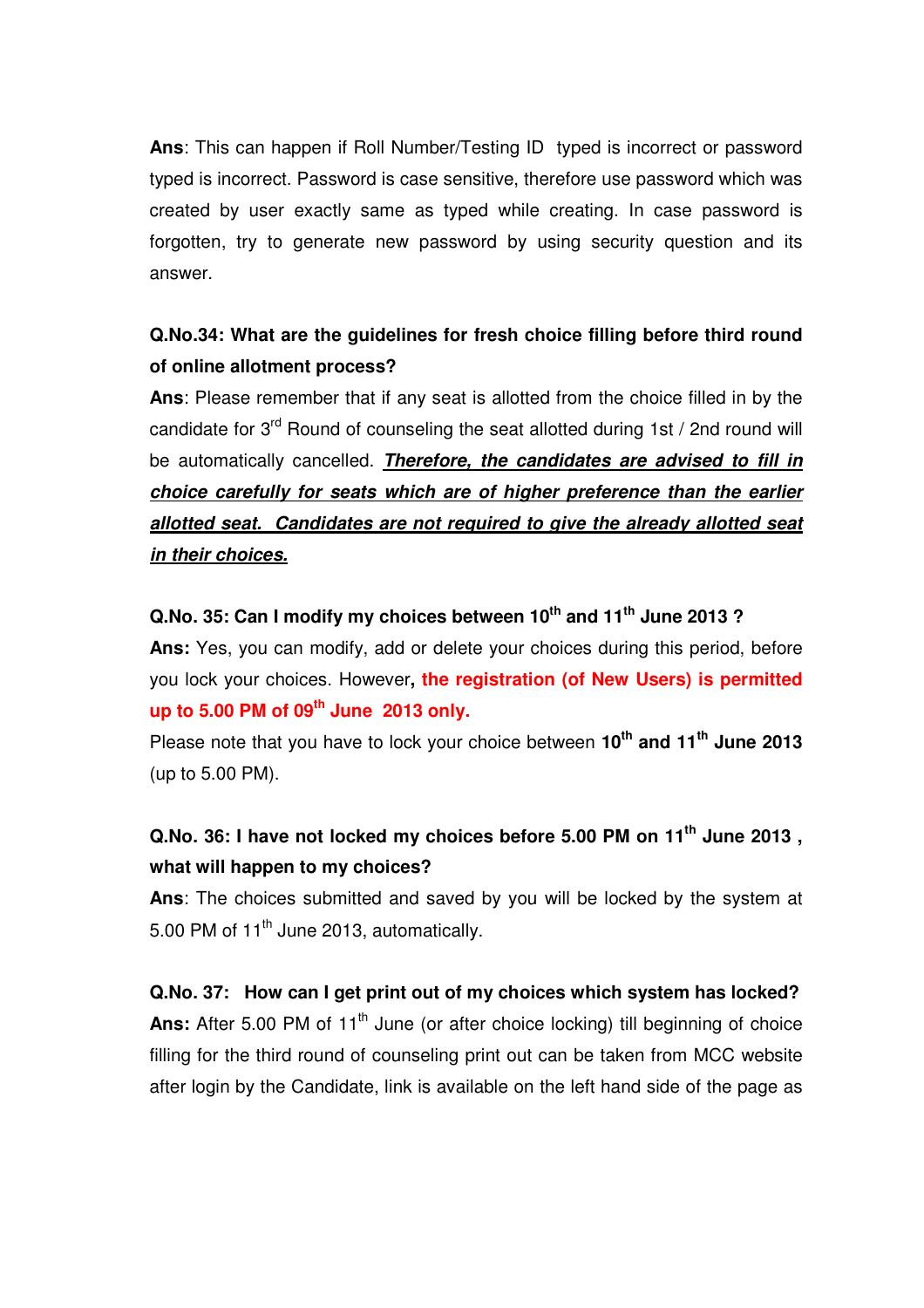"Print Lock Choice". Similarly, print out of locked choices for third round can be taken from time of Choice Locking till end of PG counseling.

# **Q.No. 38: If I opt to participate in third round of counseling whether my allotted seat (of first/second round) will be cancelled?**

**Ans:** In case you are not allotted any seat in the third round you will retain earlier allotted seat. However on allotment of a seat in third round the earlier allotted seat will automatically be cancelled and allotted to another candidate.

# **Therefore you are advised to fill in only higher choices or any other choice which you prefer over the earlier allotted seat, for third round**.

# **Q.No. 39: If I get an up-graded seat during second/ third round can I join that college directly?**

Ans: No, you will have to get a relieving letter from the earlier institute/ college generated on-line, before you can join the next college / institution.

# **Q.No. 40: In case I get an upgraded seat but in the same college, because of change of category, (e.g. from SC / ST / OBC to UR category) do I have to take admission on the allotted seat again?**

**Ans:** Yes, you have to get a relieving letter generated on-line for the earlier seat and then get an admission letter again generated on-line for the upgraded category seat from the concerned institution; otherwise your seat would be cancelled and allotted to another candidate or surrendered to state quota.

# **Q.No. 41: Can I know which of the seats are recognized or permitted by the MCI?**

**Ans:** You may refer the MCI website or mohfw.nic.in website for this.

### **Q.No. 42: What are anticipated / virtual vacancies shown during third round?**

**Ans.:** Virtual vacancies/anticipated vacancies are those seats which are presently occupied by the candidates who have given option for the third round.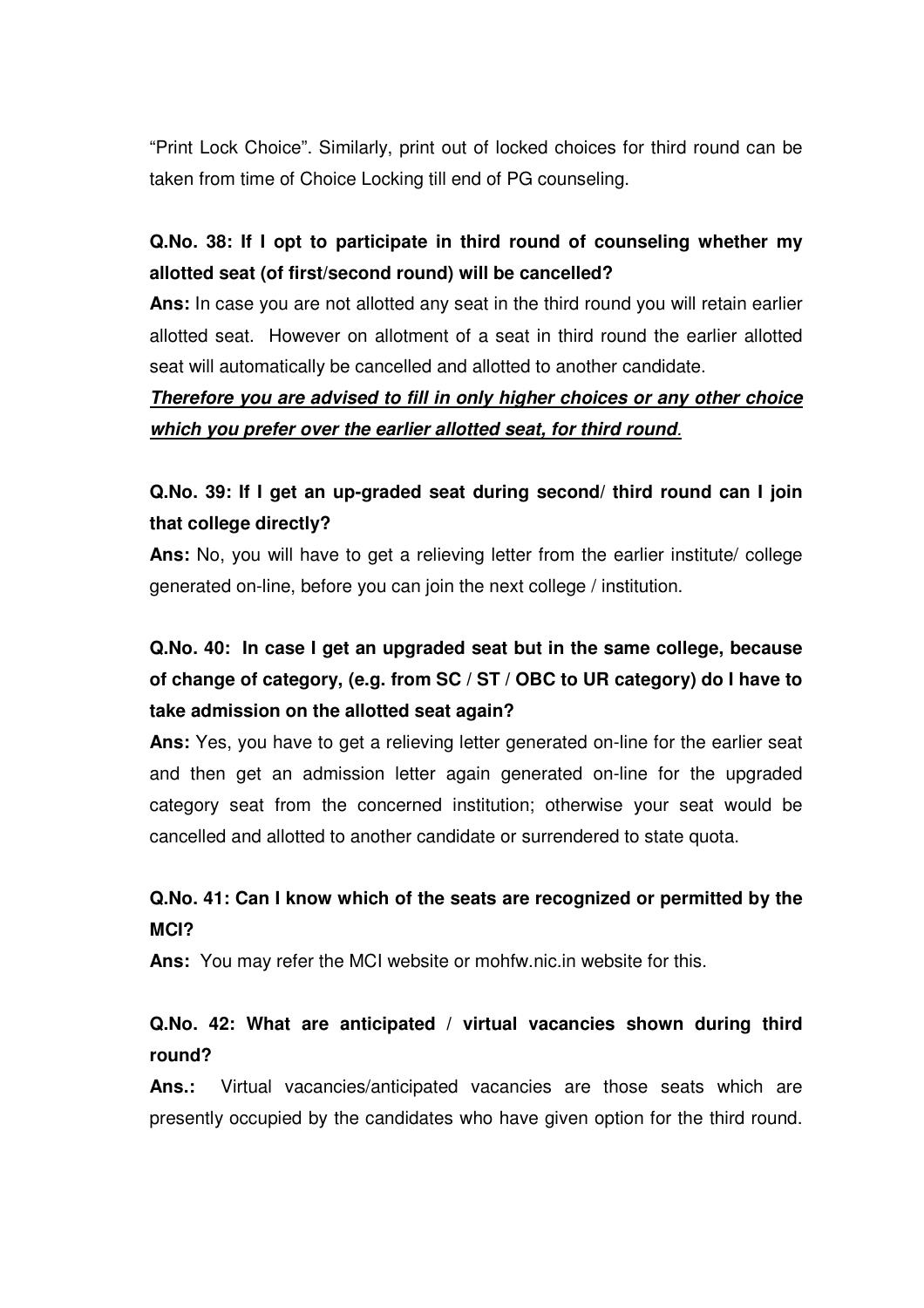They will only be available in case that candidate is upgraded to another seat in third round. Once the virtual/ tentative vacancies are actually vacated these seats would again be distributed as per the rank of the candidates. These seats would also include any seat which is likely to be converted to other category as per the policy of conversion.

# **Q.No. 43: At the time of admission will my original certificates be retained by the institution?**

**ANS.:** Yes, all the institutions have been instructed to retain original certificates of admitted students and release them only on up-gradation of the seat or resignation by the candidate.

### **Q.No. 44: Please explain process of counseling with the help of a flow chart.**

**Ans:** The process is as under**:**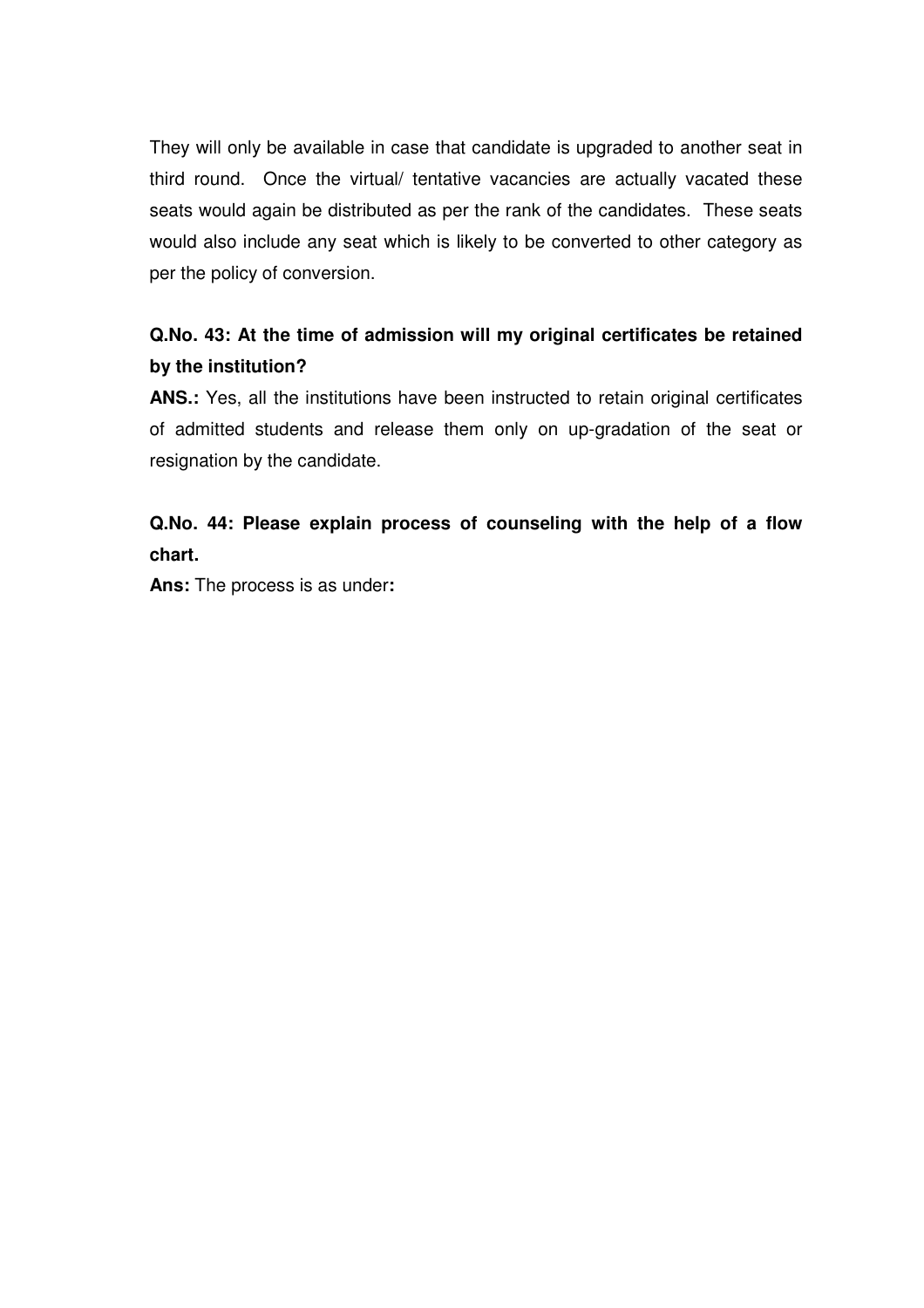